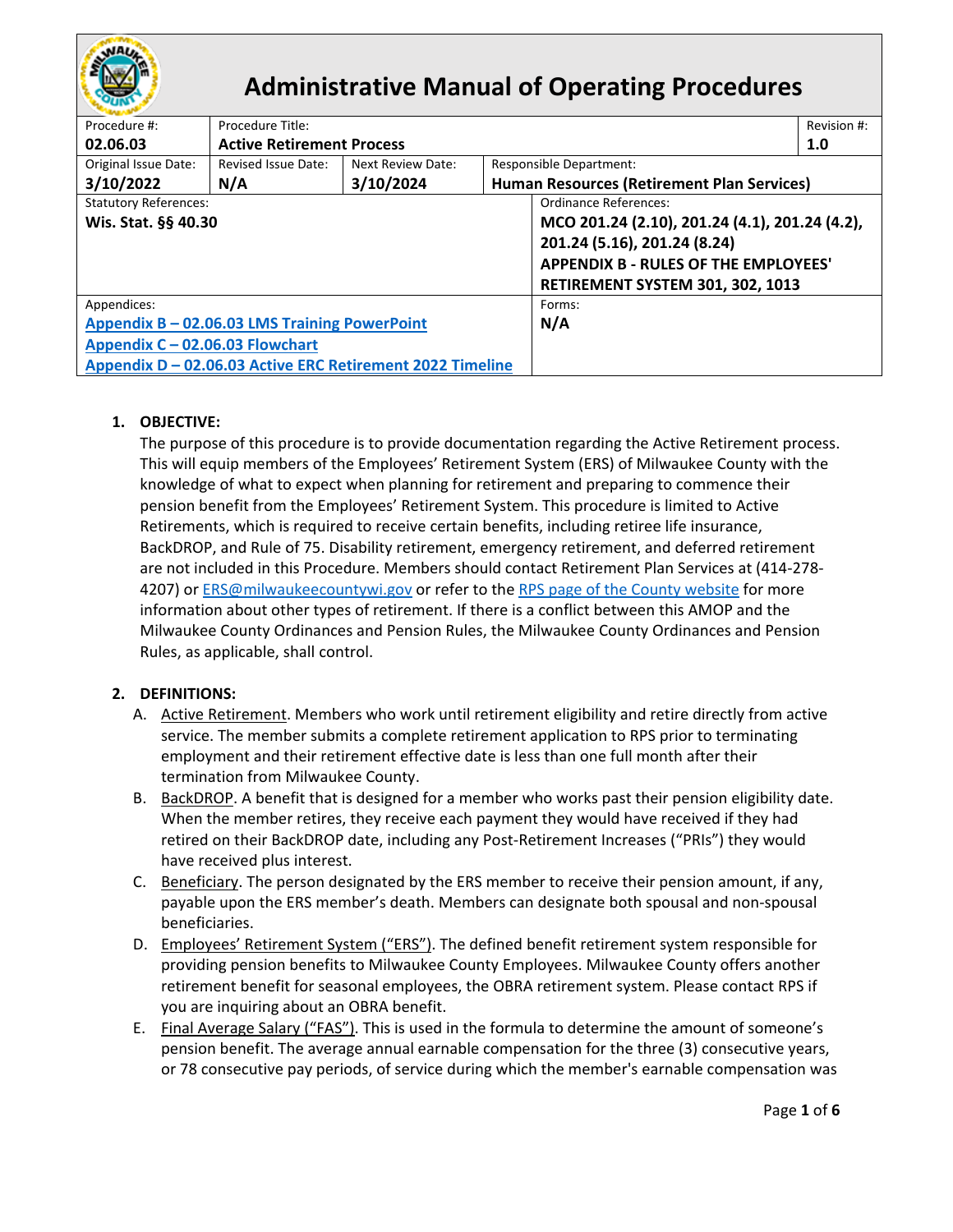the highest. Depending on a member's enrollment date or union, FAS could be based on five (5) consecutive years, or 130 consecutive pay periods.

- F. Member. A current or former Milwaukee County employee who is in a position eligible to participate in the ERS. The ERS generally covers all full-time, permanent employees. Membership is automatic on day one of employment for all eligible employees.
- G. Multiplier. This is used in the formula to determine the amount of someone's pension benefit. It is a percentage of FAS that is replaced in retirement. Currently, Milwaukee County's multiplier for most member's is 1.6%. Multipliers may be 1.5%, 1.6%, 2.0%, or 2.5% and are specified in collective bargaining agreements and Milwaukee County Ordinance.
- H. Pension. A series of periodic payments which are payable to a member who is entitled to receive benefits under the Milwaukee County Ordinance.
- I. Pension Board. The body entrusted with the general administration and responsibility for the proper operation of the Employee Retirement System. The Pension Board works with subject matter experts to administer and interpret the Plan, decides questions of member eligibility, determines the amount, manner, and time of payment of benefits and reasonable administrative expenses, and establishes rules and regulations for the administration of the funds and for the transaction of its business, subject to the limitations of County Ordinances.
- J. Post Retirement Increase. A retired member's monthly benefit will be increased annually, on their retirement anniversary date, by 2% of their base monthly pension amount. This annual increase is always based on the base monthly pension amount and does not change. For retirees who have elected a BackDROP benefit, the month the 2% increase is applied is not based on retirement date, but rather the BackDROP date.
- K. Normal Retirement Date. The first day of the month following the date on which the member reaches the minimum age for normal retirement. The retirement age differs based on union coverage and date of enrollment in the ERS.
- L. Retirement Plan Services ("RPS"). The Department responsible for the general administration and operation of the Employees Retirement System of Milwaukee County.
- M. Service Credit. A member's period of employment with Milwaukee County used for purposes of computing their benefit. A member shall be credited with a maximum of one (1) year of service for each plan year during which they are a full-time employee with the county. Service is prorated for partial years worked. A member shall also be granted military service credit pursuant to Ordinance section 201.24(2.10).
- N. Termination Date. A member's separation from employment; their official last workday. This day may include regular hours worked or some other type of hours as determined by the employee, their Department, and Human Resources.
- O. Vesting. When a member is vested, they become entitled to receive the pension benefits they earned under the ERS. Vesting determines eligibility for a benefit but does not determine benefit amount.

# **3. PROCEDURE:**

In this process, a retirement application must be submitted prior to terminating employment. Certain benefits are contingent on completing an "active retirement", including retiree life insurance, BackDROP, and Rule of 75.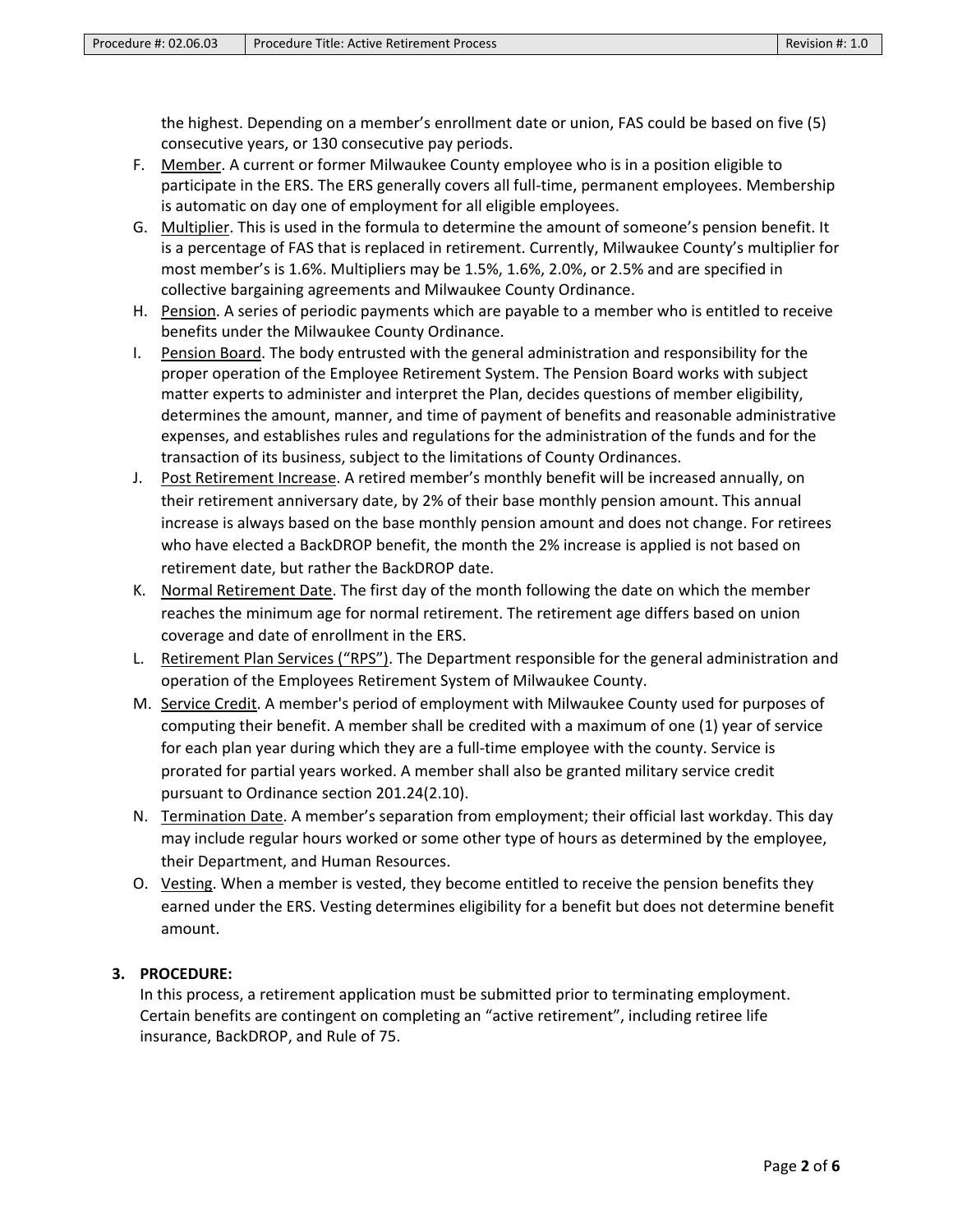## A. **Decision to Retire and Contact RPS**

- i. Approximately 60 to 90 days prior to their desired last day of work, an active member should contact RPS at 414-278-4207 to indicate that they would like to start the retirement process. This timing will ensure that the member will have enough time to review their retirement packet and allow their payment to be processed timely.
	- a. Due to the number of items that need to be confirmed, members should call RPS to initiate this process. The RPS office hours are Monday to Friday from 8:00 am to 4:30 pm. If RPS is unavailable at that time due to assisting other members or if a member calls outside of office hours, members can leave a voicemail including their name, clock ID, a call back number, and a brief message. Voicemails are returned within two business days.
		- i. If a member requests to start the retirement process via email, RPS will call the member back to collect the necessary details to complete their pension calculation.
- ii. RPS will confirm the member's eligibility to retire and confirm the member's anticipated last day of work, beneficiary information including date of birth, and verify the member's current mailing address.
- iii. If the member is not yet eligible to retire from active service, RPS will provide an estimated retirement eligibility date using current employment information and offers an estimate of their benefit in place of initiating the retirement process.
	- a. Members are also able to use the Member Self-Service Retirement Calculator to project their future retirement benefits.
		- i. For more information, please refer to the following AMOP: [Online Pension Estimate Calculator AMOP](https://county.milwaukee.gov/files/county/administrative-services/AMOP/Chapter-2-Human-Resources/02.06.02-OnlinePensionEstimateCalculator.pdf)
- iv. If the member is eligible to retire from active service, a retirement appointment is scheduled about a month away to allow for the calculation to be completed and to give the member time to review their retirement packet and collect the appropriate documentation. The member is informed that the retirement packet will be mailed at least two weeks prior to their appointment date. The appointment may not be scheduled more than six months into the future.
	- a. If a member requests an appointment date of less than three weeks away, that is considered an emergency retirement and different procedures will need to be followed. In order to meet their desired retirement date, they need to contact RPS.
- v. Milwaukee County offers interpretation services to ease language barriers for members whose primary language is not English. To request this service, members can reach out to RPS at (414) 278-4207.

## B. **Pension Calculation and Retirement Packet Mailed**

- i. RPS calculates the member's estimated pension benefit using projected service credits through their desired termination date and current earnings on file. A true-up calculation will be completed prior to the payment processing to incorporate the member's final payroll data after their termination date.
- ii. Prior to being mailed, the member's calculation is peer reviewed by RPS for its accuracy and their retirement packet for its completeness. The retirement packet will be mailed at least two weeks prior to the member's appointment date.
- iii. Once the packet has mailed, RPS completes an outreach call, notifying the member that the packet is on its way and confirms the date and time of the retirement appointment. RPS asks the member to review the packet contents and notify RPS of any changes such as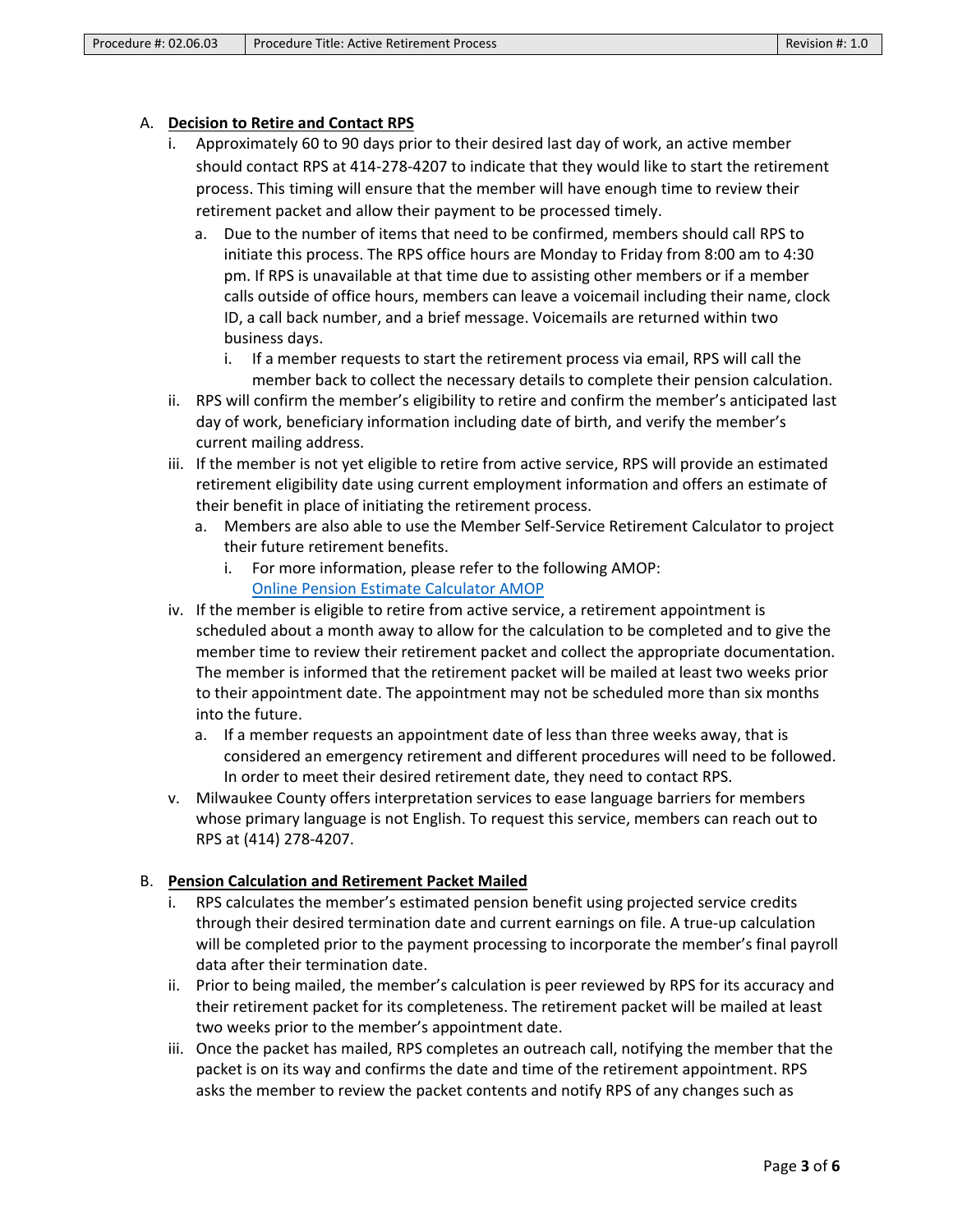beneficiary changes or changes to their anticipated retirement date.

- a. Members can notify RPS of any changes either by calling RPS at 414-278-4207 or by calling or emailing the assigned Retirement Analyst that is assisting the member through the Active Retirement process.
- iv. Prior to their retirement appointment, the member will also receive an email from the Benefits department which will include a retiree benefits packet attached.

#### C. **Review Retirement Packet and Prepare for Appointment**

- i. The member should review the pension benefit estimate and retirement packet prior to their scheduled appointment. Members should also review the pension benefit options available to them. RPS recommends that they also discuss these options with loved ones and/or a financial advisor.
	- a. If there are any changes that may affect the pension benefit such as beneficiary changes or change to their last day worked, members should notify RPS as soon as possible. These types of changes could require a new calculation to be completed, which could delay the retirement process.
		- i. Members can notify RPS of any changes either by calling RPS at 414-278-4207 or by calling or emailing the assigned Retirement Analyst that is assisting the member through the Active Retirement process.
- ii. If the member is eligible for and is choosing a BackDROP benefit, they should decide their backdrop date and payment option. Members can opt to receive their BackDROP lump sum as a cash payment, an IRA direct rollover, or a combination of the two.
- iii. Members will need to bring their social security card issued by the Social Security Administration, proof of age, and a valid photo ID for themselves and their beneficiaries to their retirement appointment.
- iv. The member should review the Federal and State tax withholding included with their retirement packet.
- v. All retirees are required to receive their monthly pension payments as a Direct Deposit. This completed form will need to be brought to the retirement appointment.
	- a. Members who wish to have their monthly payment deposited into a checking account should attach a voided check to the Direct Deposit form.
	- b. Members who wish to have their monthly payment deposited into a savings account should confirm the correct routing number with their financial representative.
	- c. Members can also request to have their payments issued to a pre-paid debit card.
- vi. If there are any non-pension benefit questions, members should contact the following departments:
	- a. Retiree Benefits at (414) 278-4198
	- b. Deferred Compensation at (414) 223-1921
	- c. Payroll at (414) 278-4178

#### D. **Retirement Appointment**

- i. On the day of the appointment, the member should arrive at the Milwaukee County Department of Human Resources suite 210 located on the 2<sup>nd</sup> floor of the Courthouse, a few minutes before their scheduled appointment time. The member should bring their retirement packet, retiree benefits packet, as well as Proof of Age and Proof of Identity documents for themselves and their beneficiary.
	- a. Members should contact RPS at (414) 278-4207 to announce their arrival. The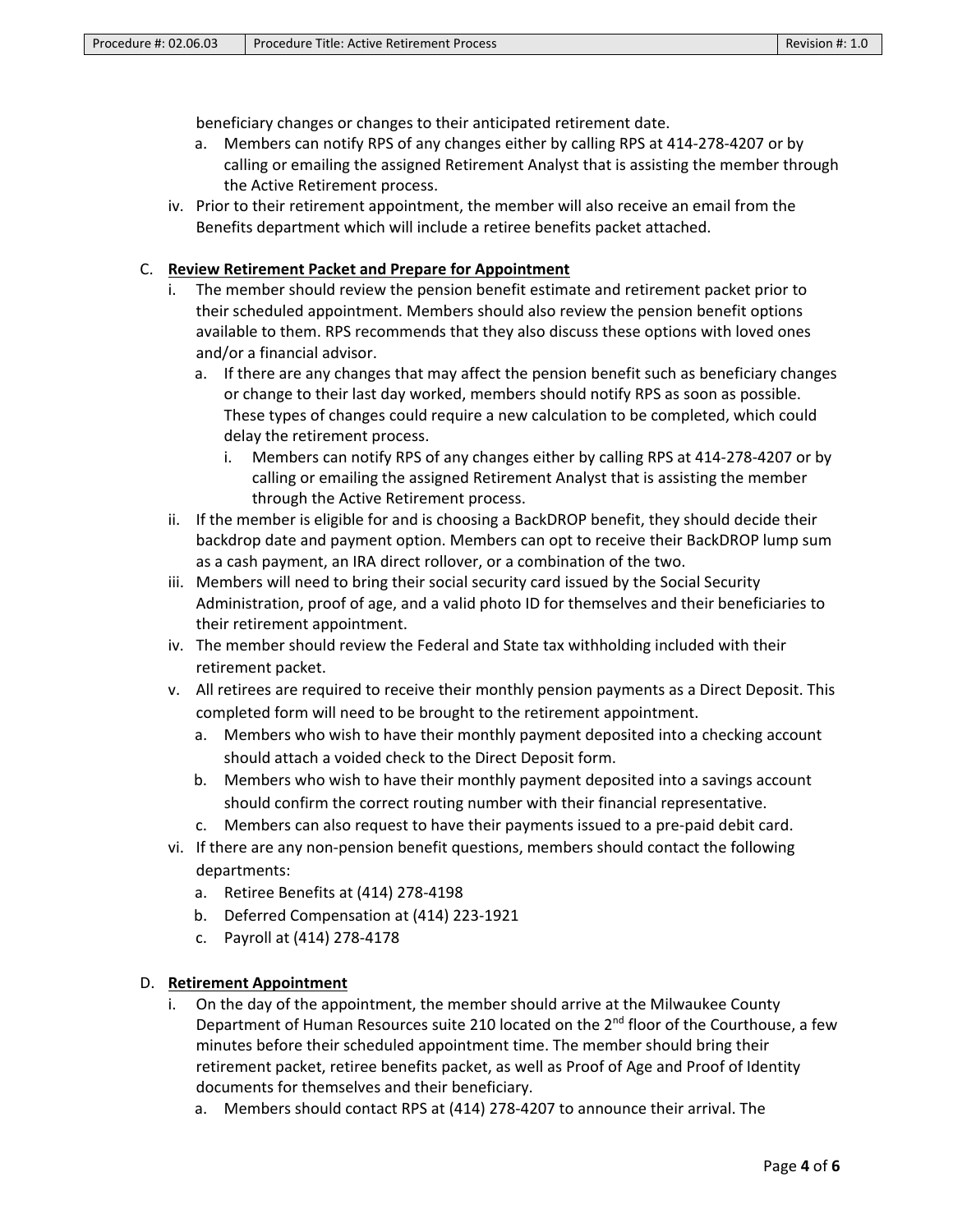Retirement Analyst conducting the appointment will greet the member at the entrance of the Human Resources Department and bring them to a conference room.

- ii. During the retirement appointment the Retirement Analyst will assist the member in completing the retirement application, explain how the member's benefit was calculated, and answer any questions that the member may have regarding their pension. RPS can explain to members how their benefit is calculated and how the optional forms of payment work but cannot provide advice on how to receive their pension.
	- a. Member's seeking financial advice should consult a financial advisor.
- iii. Once all forms are completed, the Retirement Analyst will make copies of the completed retirement forms for the member to keep as documentation.
	- a. If additional documentation, not provided during the appointment, is required to complete the retirement application, the member must submit them to RPS at the following address as soon as possible to not delay their initial payment: **Milwaukee County RPS Courthouse Room 210-C 901 North 9th Street Milwaukee, WI 53233**
- iv. The date the member will receive their first pension check will be provided at their individual retirement meeting. Generally speaking, members can expect a pension check the last business day of the month approximately 6-8 weeks after their termination date.
	- a. Ongoing pension payments after the initial payment will always be the last business day of the month.

## E. **Post-Appointment**

- i. After the retirement appointment, RPS will file the member's paperwork and enter their election information in a final processing log so that the member's benefit can be finalized once final payroll information is available.
- ii. At this time, RPS also notifies the member's department head regarding the upcoming retirement and forwards the member's completed retiree benefits paperwork to the Benefits department. An individual's department is not notified until they sign a retirement application.
- iii. Roughly two weeks after a member's termination date, they will receive their final payroll check. RPS will receive the final payroll data shortly after the member receives their final check.
	- a. Payroll data is reported to RPS weekly.
- iv. After a member's final payroll data is available, RPS finalizes the pension benefit calculation as of their retirement effective date incorporating final earnings and service.
	- a. The retirement effective date is the first day of the month immediately following a member's termination date for members who retire from active service.
- v. A letter is mailed informing the member of their updated pension benefit amount which includes their final pension amount. This letter, including updated numbers, is typically provided to members roughly one week prior to payments being issued.
- vi. Typically, the member's initial pension check is issued on the last business day of the month 6-8 weeks after their termination date.
	- a. If a member's initial pension payment begins a month following their retirement effective date, the member will receive retroactive payments to their retirement date.
	- b. Ongoing pension payments after the initial payment will always be the last business day of the month.